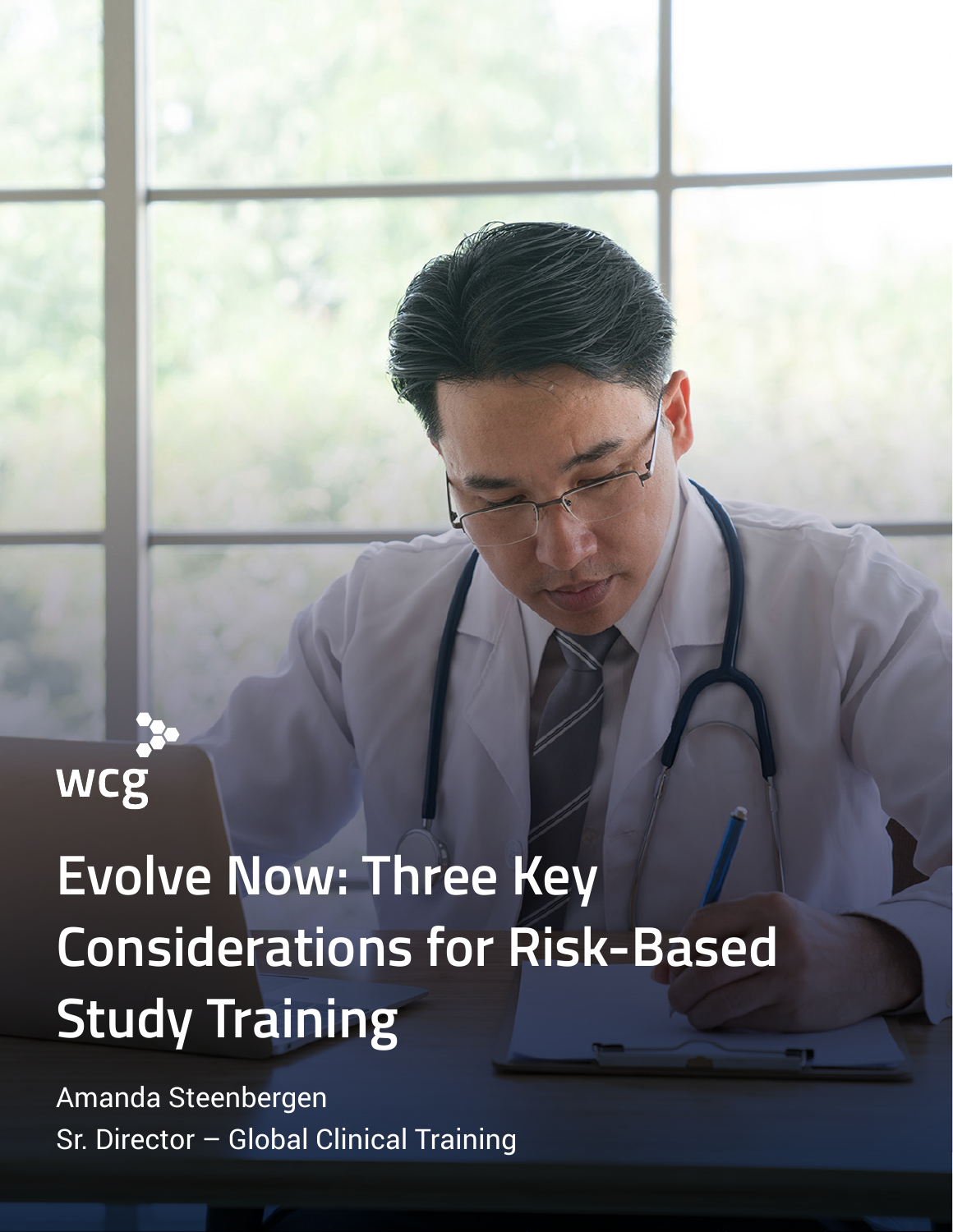When you think about taking a risk-<br>based approach to clinical trial tra<br>what does that mean? A risk-base based approach to clinical trial training, what does that mean? A risk-based approach ensures the quality of a clinical trial by identifying, assessing, monitoring, and mitigating risks that could affect the quality or safety of a study. We use training to mitigate identifiable risks and decrease protocol deviations.

And there are plenty of risks to consider. Whether it's an investigator-initiated trial, a first-in-human PK study, a global phase three device, or a post-market registry study, you need to anticipate the risks of patient safety and data integrity as you develop protocols. Plus, different elements about the study determine the level of the potential risk. For example, the complexity of the study design and study population, the type of endpoints and the number of them, the types of patients you need to enroll, the site's experience with clinical studies and the geographic locations of sites—all of these factors influence potential risks for the study.

Using what you know about potential risks and sharing that information with your sites is the foundation of a solid risk-based approach. That's why training is such an important tool to help you anticipate and circumvent the risks.

**Here are three things you need to know to help you develop and deliver training that will help you mitigate study risks with an effective risk-based approach:**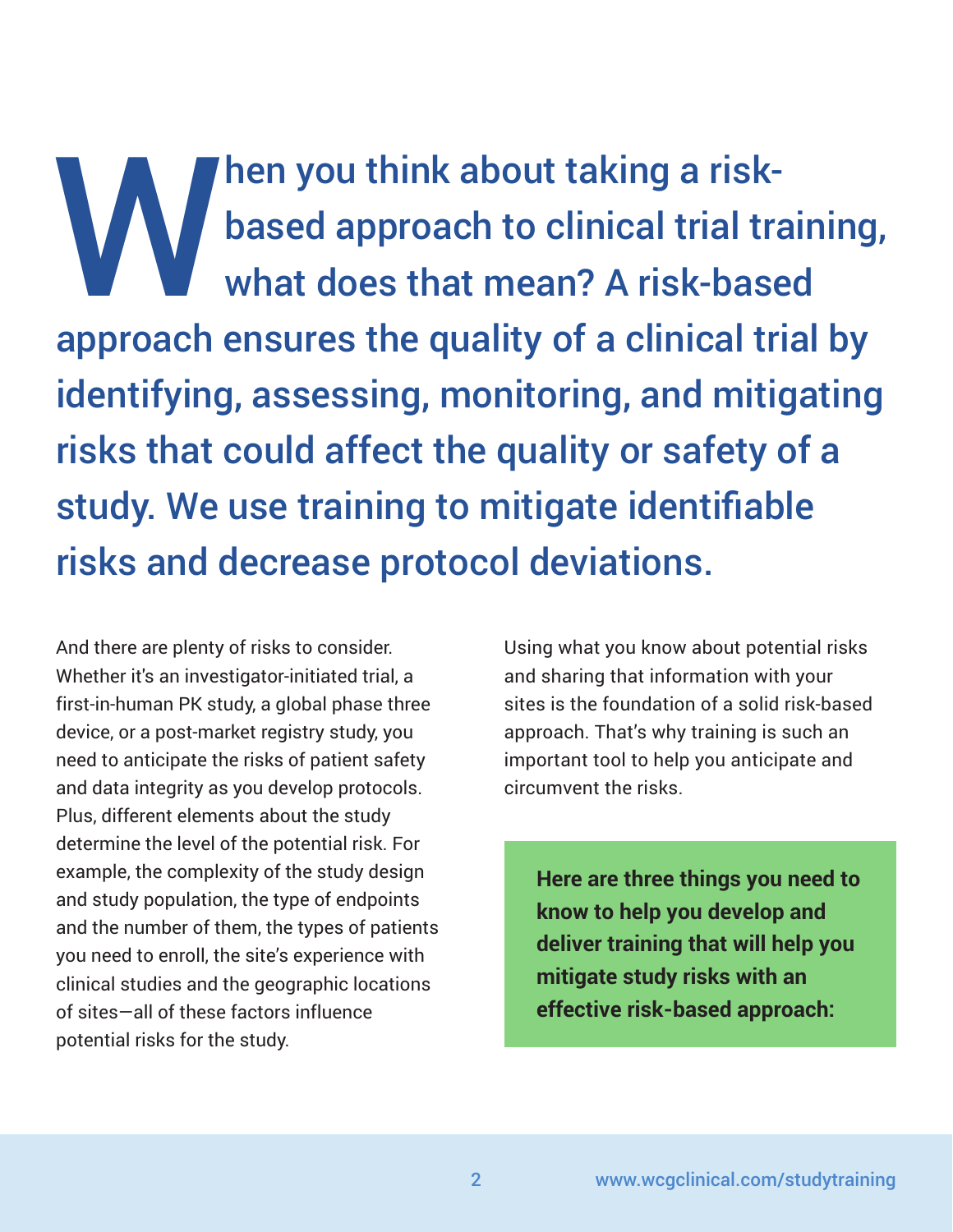## CAPTIVATE YOUR AUDIENCE

One of the best ways to deliver great content is to make it relevant to your audience. Focus on concise messages covering potential study challenges. Don't let the most important things you want your sites to remember to get lost in repeating common sense content. Instead, cut to the chase with the most critical messages. Skip self-explanatory points and focus on the complex and more challenging parts of the protocol.

You also need to be mindful of your audience, their experiences and qualifications, and ultimately their time. The last thing you want to do is make your sites feel that training is burdensome. Sites are busy, and they have choices for clinical trials they choose to participate in. If you want to be a sponsor of a choice, then robust site training strategies are a way to stand out. Training that is customized for the site versus training that is thrown together last minute speaks volumes to those who are required to complete it.

Finally, great site training content should be an opportunity to provide information and knowledge checks and verify that trainees can apply the knowledge in real-life situations and take the appropriate actions when things go wrong. For example, create training that mimics a patient's journey by participating in the study, starting with being included as a participant, completing the screening and randomization process, and reviewing the essential visit procedures and safety concerns. Then, challenge the learner with what they would do if things go awry. For example, use live-action video to demonstrate how to administer a test or inject IP or how to complete a particular patient assessment. Seeing a demonstration is much more powerful than listening to someone review PowerPoint slides.

### MAKE YOUR DELIVERY COUNT

 $\mathbf{2}$ 

Another vital element of emphasizing a risk-based approach in your study training is how your training is delivered. Whether it's a face-to-face investigator meeting, a site initiation visit (SIV) during a live or prerecorded web meeting, or exclusively on-demand, the key to successful training is to make sure everyone receives the same level of training. That is why it's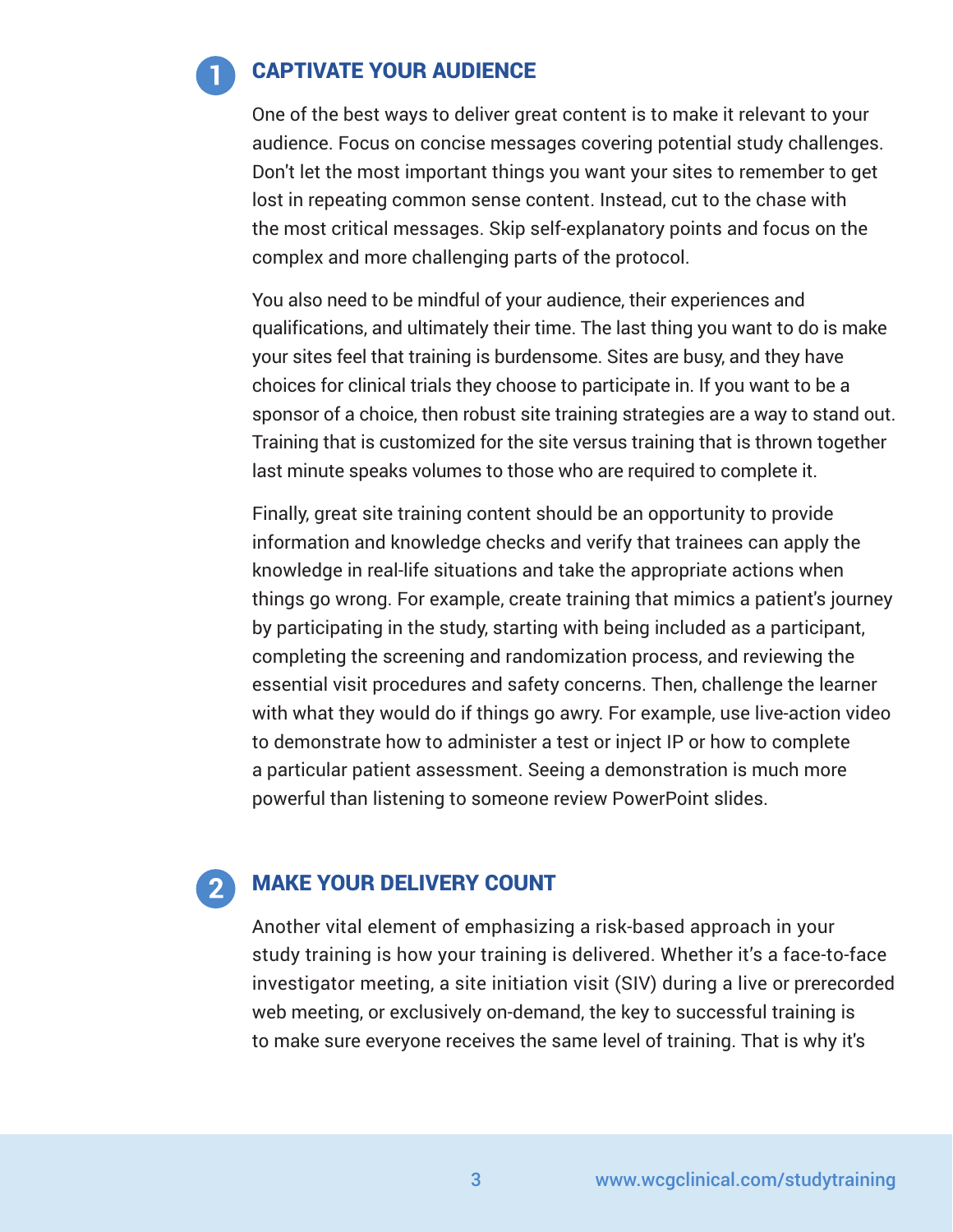important to develop concise training content, using real-life examples that are effective in different delivery formats.

It's also important to have training content available on-demand for participants to reference throughout their participation in the study. It's hard to remember every detail of training two months before seeing a patient. By hosting concise content on-demand, sites can go back and quickly reference the training materials right before seeing a patient. And depending on the platform, they could pull up study-specific reference tools on a tablet or mobile device right in the room.

Training should be engaging and interactive. There are several ways to create interactive content, and it doesn't have to break the bank. For example, host a live virtual meeting with your sites. Ask for input from your champion sites to help empower your other sites with knowledge and expertise. You can also have some lead coordinators talk through what they see as the most significant challenges in the protocol and the tips and tricks they have found that help them be successful.

Turn on your webcam to make your training more impactful. Virtual engagement is the new world we live in, and human-to-human interaction matters. Even if it's through a computer screen, seeing someone increases the audience's attention by 45%. And requesting the audience to share their webcam increases their attention span and their ability to pay attention by 75%. So if you turn your web came on, most likely your sites will too.

Finally, up your innovation game. With innovation, a little will go a long way. PowerPoint training slides still account for over half of the training content developed and delivered for clinical trials. But now, study teams are starting to realize that being innovative can actually increase retention. Creating an interactive module and requiring the trainee to think through different scenarios to determine the correct answers can be a powerful learning method.

When it comes to scales used to assess the severity of disease, it's important that training not only mimic the disease itself but that the assessors are challenged to perform their ratings consistently.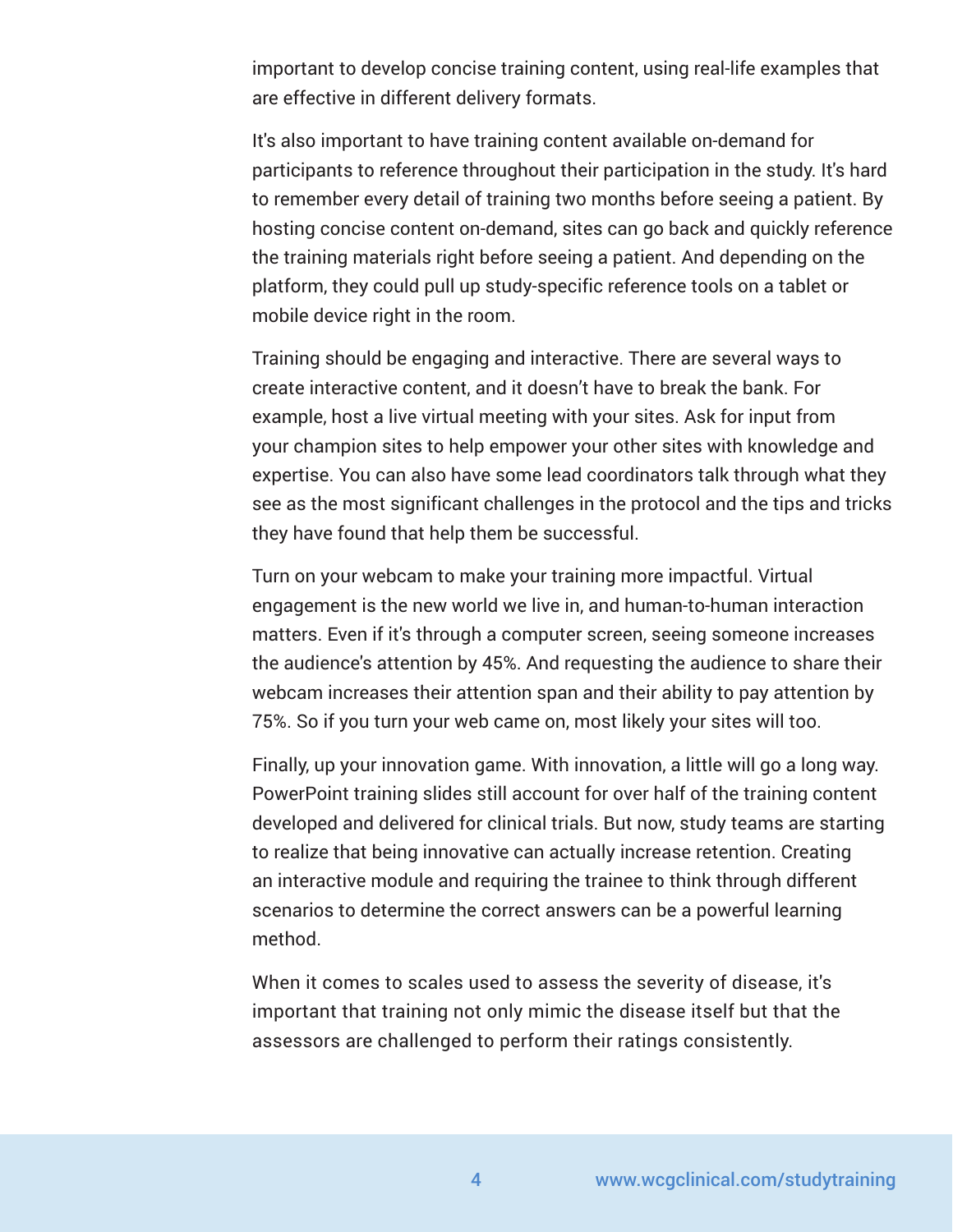Using an on-demand platform that provides sponsors with inter-and intra-results from assessors participating in the trials can be powerful information when submitting clinical trial data to the regulatory agencies.

#### ENGAGE, ENGAGE, ENGAGE  $\mathbf{3}$

The last thing to consider for a risk-based training approach is how to keep your sites engaged after their initial training is completed and they have checked the compliance box off their list. You need to create a forwardthinking plan on keeping sites engaged and their knowledge of the protocol up to date.

Use reference materials like a mini protocol to not only allow the investigators to reference the protocol quickly, but it can also increase the site's compliance. Most of these materials can be stored in a cloudbased platform and viewed on a tablet or other mobile device. In addition, these materials should fill in the operational blanks that can be left for interpretation in the protocol, with things like pharmacy manuals and adverse event monitoring requirements, plus data entry tips and tricks.

Another way to keep sites engaged is to re-emphasize ways to avoid protocol deviations by "providing virtual Q&A sessions with your sites. Schedule regular sessions once a month or maybe on an as-needed basis when a protocol amendment needs to be rolled out. Make them short and productive, so it's worth the site's time to attend. Create an interactive Q&A session with input from the champion sites, asking them to share with their peers. And then, if an amendment is covered during the Q&A session, remember to record the content and host it in an on-demand platform after the session for those who were unable to attend to review.

Finally, use quick guides for things like inclusion and exclusion guides and photonumeric rater scales. Consider using a visual pocket guide that the coordinator or investigator can pull up while with patients. Take something complicated with several steps and turn it into a quick guide that can be referenced when needed. Extra touches like this add value to your training and help your sites be even more successful.